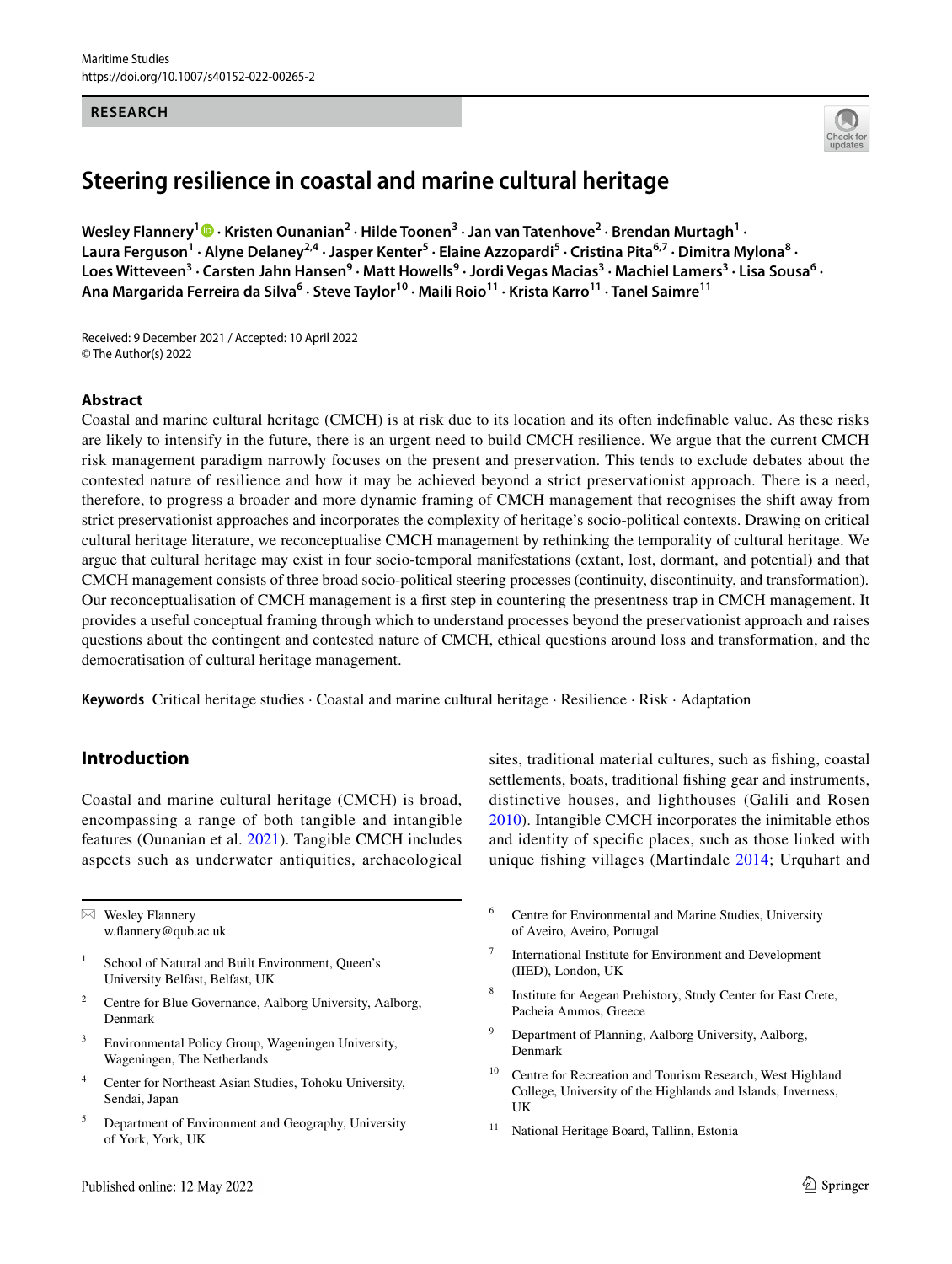Acott [2013](#page-9-1)), languages (Robertson [2009](#page-9-2)), oral traditions, songs, indigenous knowledge, and practices (Kurin [2004](#page-8-2)). CMCH is at risk due to it being exposed to a variety of socio-environmental pressure, including, amongst others, flooding, population change, urbanisation, and coastal erosion. As these risks are likely to intensify in the future, there is an urgent need to build CMCH resilience. However, the dominant CMCH risk management paradigm narrowly focuses on preservation processes and the present, and tends to exclude debates about the contested nature of heritage, what makes it resilient, and how this may be best achieved.

The preservation conceptualisation of CMCH risk management frames heritage as something that must be conserved and passed on to subsequent generations in its original and unaltered format (Holtorf [2018\)](#page-8-3). This framing sees the faithful preservation of cultural heritage as a substantial factor in successfully managing risks (Jigyasu [2013\)](#page-8-4). Within the preservationist paradigm, any risk of damage, dilution, or destruction of cultural heritage is to be avoided, as preserving heritage in its unchanged form is viewed as the key to its resiliency, both now and in the future (Holtorf [2018](#page-8-3)). Furthermore, in seeking to pass on heritage from the past to future generations, the preservationist approach narrowly focuses on heritage as it is in the *present* (Harvey [2001](#page-8-5)), with little consideration of how this heritage came to be and how it will be received or realised in the future (Marschall [2006;](#page-8-6) Holtorf [2018](#page-8-3)). We argue that we need to overcome the preservationist and 'presentness' focus of cultural heritage risk management by extending our understanding of it as a temporal process, both by understanding how heritage was produced in the past (Harvey [2001\)](#page-8-5) and how it may be used in the future (Holtorf [2018\)](#page-8-3). There is a need, therefore, to develop a broader framing of resilient CMCH management, one that recognises the complex processes occurring within and outside preservationist approaches and that is sensitised to a dynamic understanding of heritage temporality.

We seek to reconceptualise risk management by deconstructing the present and broader temporal aspects of CMCH management. We do this by thinking through the possible socio-temporal manifestations that CMCH may take and connecting them to broad socio-political steering processes. Drawing on the critical cultural heritage literature (Holtorf [2015,](#page-8-7) [2018;](#page-8-3) Apaydin [2020](#page-7-0); Douglass and Cooper [2020\)](#page-8-8) and case studies from the  $PERICLES<sup>1</sup>$  $PERICLES<sup>1</sup>$  $PERICLES<sup>1</sup>$  project, we reconceptualise CMCH as consisting of four possible socio-temporal manifestations (extant, dormant, lost, and potential) and three steering processes (continuity, discontinuity, and transformative). Our typology of manifestations seeks to account for the way various communities may, in a temporal sense, simultaneously view heritage diferently. For example, contemporary cultural practices of one community may be viewed anachronistically by another. Our three steering processes seek to categorise the range of practices that steer CMCH towards one or other of these manifestations, which may either increase or decrease associated risks. By understanding the relationship between the various manifestations of CMCH and steering mechanisms, we can reconceptualise risk management more comprehensively and better understand and interrogate processes beyond the preservationist paradigm. Viewing risk management as less focused on strict preservation of the past in the present also opens up questions around inclusion and exclusion, power, and heritage justice in CMCH risk management.

The next section briefy reviews the various risks that CMCH faces and outlines our critique of the preservationist paradigm. In the subsequent section, we develop a typology of socio-temporal manifestations of cultural heritage, followed by a discussion of the three broad steering processes that may direct CHCM towards one or other of these manifestations. The paper concludes by drawing together our discussion on socio-temporal manifestations and steering processes to develop a broad conceptual framework through which to understand the complexity of CMCH risk management and raises questions for CMCH practitioners and researchers.

## **CMCH risks and preservation**

Although heritage everywhere is under threat from socioenvironmental pressures, its location exposes CMCH to a wider variety and intensity of risks. Risk can emerge from social alterations, such as population change (Callegari and Vallega [2002\)](#page-8-9), gentrifcation eroding the heritage of port cities, or intensifcation of coastal tourism (Andrade and Costa [2020](#page-7-1)). CMCH is also at risk from environmental processes such as climate change, fooding, drought, increasing storm surges, and coastal erosion (Daire et al. [2012;](#page-8-10) Fatorić and Seekamp [2017;](#page-8-11) Köpsel and Walsh [2018;](#page-8-12) Sesana et al. [2018](#page-9-3)). The sometimes vague nature of CMCH's value and potential means that it is also often underappreciated or misrepresented in coastal policies and practices. CMCH can be at risk from politicised biodiversity conservation policies and processes that fail to recognise heritage within humannature management processes (Peterson et al. [2010;](#page-9-4) Brennan [2018\)](#page-8-13). Coastal tourism policy that bolsters the reinvention of culture in homogenised ways for mass tourist consumption may, for instance, reduce or even erase local expressions of identity and the capacity of places to project locally rooted

<span id="page-1-0"></span><sup>&</sup>lt;sup>1</sup> The PERICLES Project was an EU-funded research and innovation project that ran from 2018 to 2021. The project included case studies in Estonia, Malta, Scotland, Northern Ireland, Ireland, Portugal, Wadden Sea, Denmark, Brittany, and the Aegean sea. See [www.peric](https://www.pericles-heritage.eu) [les-heritage.eu](https://www.pericles-heritage.eu) for further details.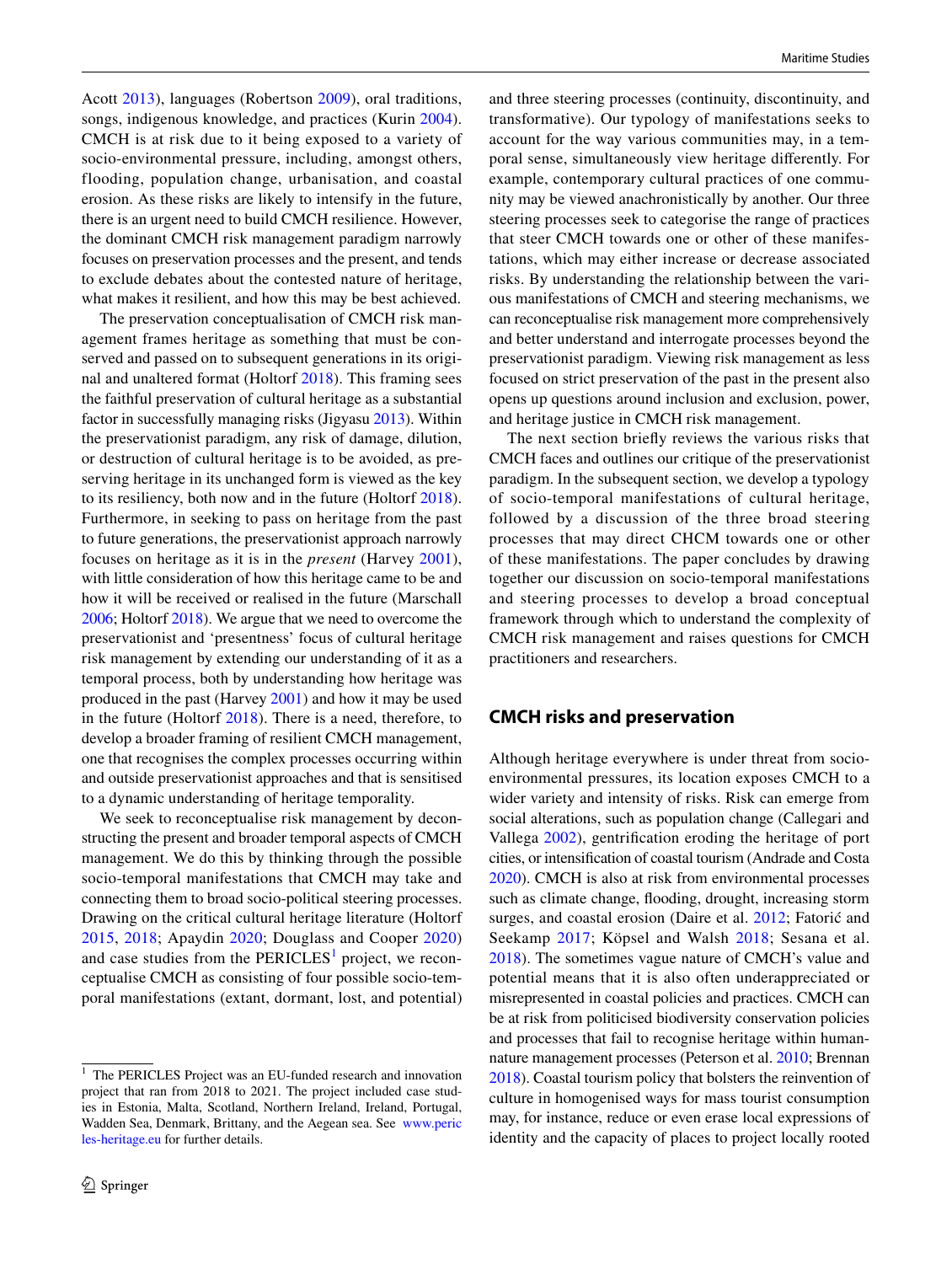and authentic cultural narratives (Howard and Pinder [2003](#page-8-14)). Often CMCH risks are synergistic and/or cumulative. For example, climate-driven risks, including sea-level rise and permafrost thaw, have resulted in the forced migration of tribal communities in the USA, increasing the risk of local cultural heritage loss (Maldonado et al. [2013\)](#page-8-15). As the damage that arises from these risks is often irreversible, the loss of cultural heritage has broader economic, political, cultural, and social efects (World Bank [2017\)](#page-9-5). The erosion of cultural heritage can result in a loss of a sense of community and the social benefts that accrue from having a shared identity (Smith et al. [2016](#page-9-6)).

The accelerative impact of climate change, which will intensify many threats to CMCH, means that heritage agencies and coastal governments are now urgently seeking to strengthen the resilience of their coastal heritage (Rockman [2015](#page-9-7); Dawson et al. [2020](#page-8-16)). The urgent development of risk management policies and strategies should provide opportunities for rethinking how communities steer CMCH through these complex processes to foster resilience. To date, these policies and strategies predominately focus on preservation, the present and immediate risks, and often fail to consider the past, which may provide valuable lessons in terms of making cultural heritage more resilient (Douglass and Cooper [2020](#page-8-8)), or the future, which may guide action so as to not jeopardise future or potential heritage (Holtorf [2018](#page-8-3)). This preservationist stance is exemplifed in archaeology, wherein the concept of in situ preservation is a fundamental tenet in contemporary practice and legislation (Aznar [2018\)](#page-8-17). Although the preservationist perspective is most closely associated with tangible heritage, it is also evident in intangible cultural heritage risk management. Intangible heritage can often be preserved through processes (e.g. tourism festivals) that view the episodic articulation of particular intangible cultural elements as sufficient for instilling it with longterm resilience (Hafstein [2018](#page-8-18); Ayaydın and Akgönül [2020](#page-8-19)), artificially preserving heritage in isolation from ongoing social processes. The preservationist paradigm can result in a narrow focus on tangible heritage assets, creating an artifcial cleave in the deep interdependence between tangible and intangible heritage. For example, traditional craft items are forms of tangible heritage that may be 'preserved' by correctly storing them in museums, but the knowledge and skills that created them are intangible heritage and must be sustained through the enactment of this knowledge (Kurin [2004;](#page-8-2) Kirshenblatt-Gimblett [2014](#page-8-20); Ounanian and Howells [2022\)](#page-9-8).

We argue that adopting a narrow preservationist paradigm is ill-suited to understanding the dynamic processes that impact CMCH resilience. Fostering CMCH resilience should not be framed as a procedure for stringently preserving the past in the present (Apaydin [2020](#page-7-0)). The management of CMCH risks is entrenched in complex, socio-environmental processes, that infuence which heritages are made resilient and how (Douglass and Cooper [2020](#page-8-8)). For example, coastal erosion due to climate change may make it impossible to preserve some tangible heritage in situ (Murphy et al. [2009\)](#page-9-9)*.* Adapting sites to be resilient to climate change while preserving heritage may not be economically or ecologically feasible for all cultural heritage sites, and social and political decisions will have to be made about which sites are given priority and how other sites can be made resilient in other ways, for example, through 'preservation' by record (Seekamp and Jo [2020\)](#page-9-10).

We argue that processes that are not focused the strict *preservation* are better understood as processes that steer heritage from one socio-temporal manifestation to another. For example, processes that purposefully exclude specifc heritage from risk management strategies seek to deliberately change it from something that exists into something that is lost. Similarly, processes such as 'preservation' by record alter the very constitution of cultural heritage (e.g. traditional handcraft skills being preserved via documentary rather than through enactment) meaning that what is preserved takes on a new form in the future. CMCH risk management should, therefore, be understood as being more than the presence or absence of 'preservation' procedures and should seek to understand all processes that steer CMCH towards one or other of these manifestations. By characterising the various socio-temporal manifestations of cultural heritage, we can develop a better understanding of these steering processes and move beyond the preservationist paradigm.

# **Socio‑temporal manifestations of cultural heritage**

To develop our understanding of the possible socio-temporal manifestations of CMCH, we need to think diferently about the concept of time in cultural heritage management. Time is a constant, although often under-theorised, organising principle in cultural heritage management, around which issues of values, risk, and resilience tend to coalesce. In the preservationist risk management paradigm, time is viewed as linear and frame management as an activity of the present through which we protect the past heritage for future generations. In other words, 'the present selects an inheritance from an imagined past for current use and decides what should be passed on to an imagined future' (Tunbridge and Ashworth [1996](#page-9-11), p.6). In this understanding of time in cultural heritage processes, only the present really matters. While acknowledging how culture can impact the perception of time and the value placed on the past or the future (Wang et al. [2011;](#page-9-12) Guo et al. [2012\)](#page-8-21), we argue that rather than frame the interaction between time and cultural heritage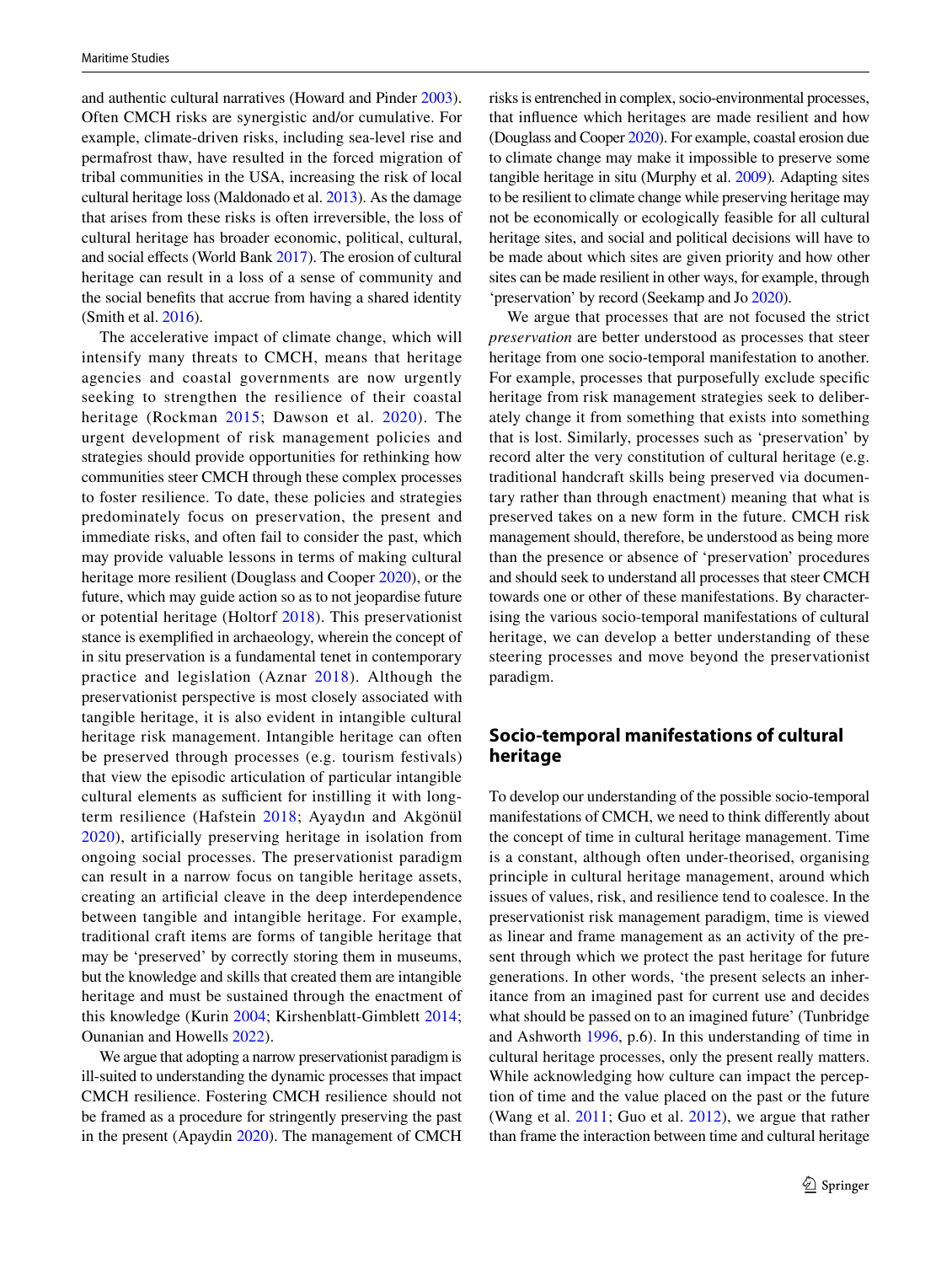as linearly consisting of the past, present, and future, we should instead think of time in relation to the state of cultural heritage and the processes that rendered it as such. Time and cultural heritage should not be viewed as having a simple linear relationship, but should, instead, be understood as ongoing socio-temporal processes wherein the past, present, and future of cultural heritage are socially reproduced in response to socio-environmental processes. Thinking in this way allows us to overcome the presentness trap and perceive cultural heritage as something that may exist in several socio-temporal manifestations and that these refect how CMCH resilience is framed in socio-political processes.

To do develop our argument around the possible range of the socio-temporal manifestations of CMCH, we draw on Holtorf's [\(2015,](#page-8-7) [2018](#page-8-3)) infuential papers on heritage loss and futures. There is widespread engagement with Holtorf's [\(2018\)](#page-8-3) argument in discussions on heritage renewal and there are calls for changes in heritage practices to refect and incorporate Holtorf's interpretation of heritage as an evolving process (Fredengren [2018](#page-8-22); Fredheim [2019](#page-8-23); Perry [2019](#page-9-13); Rico [2020](#page-9-14)). While there is typically a desire to try to save everything and maintain the *status quo* of cultural heritage, Holtorf [\(2018](#page-8-3)) argues for an increased ability to accept loss and transformation. We build on Holtorf's [\(2015](#page-8-7), [2018\)](#page-8-3) interpretation of lost and future heritage to suggest that we should think of heritage as existing in four possible sociotemporal manifestations: extant, lost, dormant, and potential. We view these as socio-temporal manifestations as they are not absolute and may be interpreted diferently, in a temporal sense, by various communities. For example, long-standing fshing practices, such as those practised by Indigenous peoples, may be sustainable answers to contemporary resource management problems (Atlas et al. [2019](#page-7-2)) but may appear 'pre-modern' when viewed through a colonial governance lens, leading to variability in inter-community perceptions of facts, risks, and solutions (Levin et al. [2021](#page-8-24)).

We view *extant heritage* as something that is presently used, lived, or recognised by communities as being part of their or another community's cultural heritage. This includes a broad spectrum of heritage that is activated for various reasons, from heritage that communities exploit for tourism, e.g. fsh festivals (De Madariaga and del Hoyo [2019\)](#page-8-25), to traditional boat building (Agius et al. [2010](#page-7-3)), to sites that are recognised as being culturally important either through formal mechanisms, e.g. UNESCO World Heritage designations, or informal mechanisms, e.g. communitybased management (Lukman [2020\)](#page-8-26). Extant heritage forms part of community and place identity, and there is a conscious efort to protect it from loss and pass it on to the next generation in its current format, acknowledging that these efforts may sometimes be hidden or practised in secret (Fortenberry [2021\)](#page-8-27). For example, in the PERICLES case studies in Malta and Portugal, traditional boats continue

to be used, having been repurposed for use in the tourism sector. This ensures that the tangible (i.e. the boats) and intangible heritage (i.e. traditional boat building skills) continue to be found and valued in contemporary society. Extant heritage is not, however, limited to historic items and practices that have been re-valorised or repurposed by modern communities. It also includes things and practices that have continued to be used as originally intended and have been preserved through ongoing practice and use rather than being preserved for other means (e.g. tourism). For example, the PERILCES case study in the northeast Aegean illustrated how traditional lagoon *dalyan* fshing practices, including the technology used and the division of labour within the community, have remained unchanged for centuries. Extant heritage is, therefore, something that is signifcant to a particular community and is continually reproduced through contemporary community practices.

The loss of extant manifestations of heritage is, however, 'an inevitable outcome of a living culture continuing to exist now and in a future that is going to be subjected to changes and transformations compared with the present' (Holtorf [2018](#page-8-3), p.643). Heritage loss incorporates the loss of whole heritage assets, their partial loss, or the loss of aspects that deprive them of contextual meaning or value. *Lost heritage* is inevitable in coastal and maritime areas, as saving all elements of CMCH is impossible (Murphy et al. [2009](#page-9-9)). It is unavoidable that CMCH will be lost to physical processes such as erosion, fooding, and sea-level rise. The PERICLES case study in Malta illustrated how tangible heritage can be lost. For example, the Delimara Fortress in Malta is being slowly lost to coastal erosion. Likewise, socio-economic changes, including the loss of traditional industries, demographic changes, and land-use changes, also contribute to the loss of cultural elements in coastal and maritime areas globally (Howard and Pinder [2003;](#page-8-14) Pérez-Hernández et al. [2020](#page-9-15)). In the PERICLES case study in Estonia, the Ruhnu dialect of Swedish was identifed as something that has been lost through socio-political, demographic change, and the demise of traditional seal hunting.

There is, however, a diference between heritage that is lost through, for example, a managed coastal retreat programme (Hino et al. [2017](#page-8-28)), and heritage lost through sociopolitical processes that seek to silence or exclude heritage that does not ft with prevailing narratives (Molina y Vedia [2008](#page-9-16)). In terms of managed loss, Harrison ([2013\)](#page-8-29) refers to a crisis of heritage accumulation that requires increased attention in heritage management if it is to be sustainable. This, according to Harrison [\(2013](#page-8-29)), includes ending the conservation of particular forms of heritage once their signifcance to current and future societies is no longer evident, in what he describes as an active process of cultivating and pruning. On the other hand, heritage that is lost through intentional silencing or exclusion is, by its very nature, harder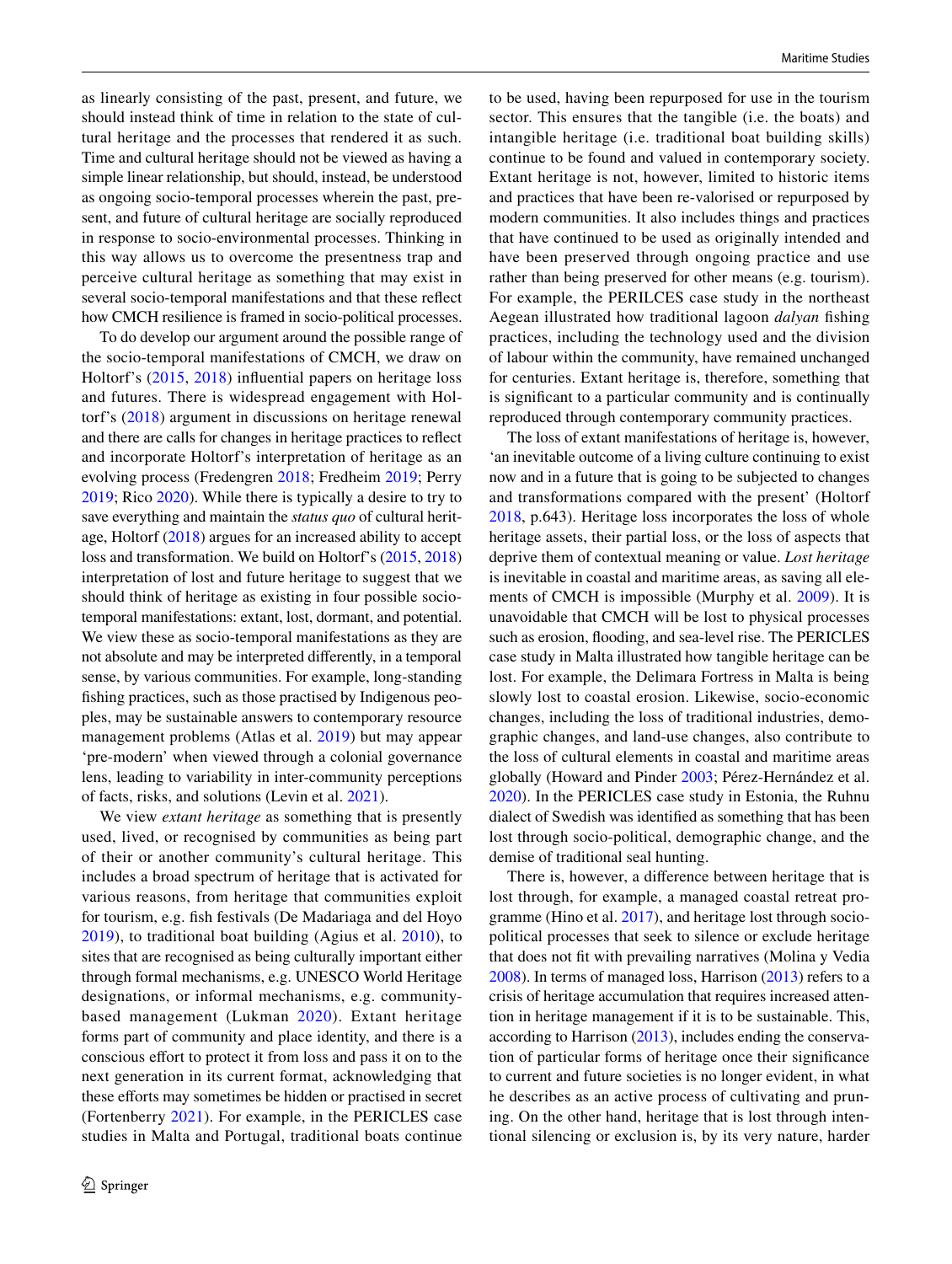to identify and may only be identifed as lost when power structures change and space is made for holistic refections about the past. Lost heritage is, therefore, something that we know existed, but we can no longer activate or transmit to future generations in a meaningful way. For example, the PERICLES case study in Belfast illustrates how the dominant heritage narratives around the Titanic story and Protestant shipyard communities have crowded out other heritage narratives. The long history of prison ship internment during periods of conflict is notably omitted from official port heritage narratives and from tourist trails through the port.

Istvandity [\(2021](#page-8-30)) argues that the concept of loss can also be extended to include heritage that is preserved but is inaccessible to the public, for example in archives or under private management. We argue that this type of heritage is not lost, but, rather, is a form of *dormant heritage* that can be revitalised or rediscovered by the public. In a dormant manifestation, heritage is known to exist but is not utilised. Dormancy can be an active decision made about cultural heritage, or it may arise accidentally or through inertia. However, regardless of the process through which it became so, dormant cultural heritage may still be revitalised or reactivated. Heritage may be made dormant as community efforts are required elsewhere or as a tactic to preserve it against contemporary risk in a manner that would allow it to be reactivated at a future time. For example, the Yezidi people reconstructed their lost heritage sites and resurrected associated intangible rituals when they were able to return to their homelands (Isakhan and Shahab [2020](#page-8-31)).

Cultural heritage that has long been dormant may also be reactivated. For example, ongoing projects seek to apply indigenous architectural designs to address present problems with water management systems (Douglass and Cooper [2020\)](#page-8-8). In this way, the revitalisation and preservation of dormant cultural heritage can help build resiliency in the future (Douglass and Cooper [2020](#page-8-8)). In the PERICLES case study in Denmark, the dormant cultural heritage related to the Vilsund area as a centuries-old 'meeting place' between two distinct parts of the region, the areas of Thy and Mors, is being reactivated in an attempt to develop new social and economic opportunities for the area (Hansen et al. [2022\)](#page-8-32). In seeking to reactivate dormant cultural heritage, we must also acknowledge *why* and *how* it became dormant, the disruptions this caused to specifc societies (Nunn, and Kumar [2018](#page-9-17)), and avoid appropriating heritage in insensitive ways (Young [2005](#page-9-18)) that have potential to revisit disturbances on these or other groups. In Jordan, for example, the revival of particular heritages in Madaba for tourism has disregarded the rich history of the *ahl elbalad* indigenous people, trivialising their culture and rendering them invisible (Al Rabady [2013](#page-7-4)).

Focusing only on the preservation of current heritage or the revitalisation of past heritage can prevent innovation and the development of *potential heritage*. The literature on future heritage examines both the future of currently recognised heritage and the development of new or unrealized heritage (Holtorf [2015,](#page-8-7) [2018\)](#page-8-3). We, therefore, consider potential heritage to encompass both the transformation of recognised heritage into something new and the development of new heritage from things and practices that are not currently considered heritage. For example, the preservation of traditional boats has resulted in the instigation of new racing festivals which go on to become a form of heritage themselves (Ó'Sabhain and McGrath [2019\)](#page-9-19). The development of new heritage might include the recognition of contemporary technologies and practices, including those not normally considered heritage (e.g. migrant routes in the Mediterranean) as being potential heritage.

All four cultural-temporal manifestations are possibilities for cultural heritage. They should not, however, be considered to be absolute or clearly demarcated categories. The difference between viewing something as lost or dormant heritage, for example, may depend on the perspective of the viewer, and room for this debate should be made in risk management processes. Neither should the manifestations be considered to be temporally sequential. For example, extant heritage does not need to become dormant before it becomes lost. Similarly, potential heritage may become lost heritage if it is not recognised as heritage in a timely manner. By reconceptualising time in cultural heritage, our four socio-temporal manifestations enable us to identify the broad processes that may steer CMCH towards one or other of these manifestations.

## **Steering processes: continuity, discontinuity, and transformative**

To overcome the presentness and preservation issues in CMCH risk management, we need to develop a deeper understanding of the processes that steer CMCH towards one or other of the socio-temporal manifestations outlined above. We argue that these steering processes can broadly be characterised as continuity, discontinuity, and transformative. We view *continuity steering* as processes that are strongly aligned to the preservation paradigm and seek to steer CMCH so that the *status quo* is continuously replicated. When under threat from risk, continuity steering is often the default response, rather than a conscious choice between alternatives. Continuity steering is evident in much of the disaster risk reduction approaches advanced by nongovernmental organisations, such as the International Scientifc Committee on Risk Preparedness of the International Council on Monuments and Sites. Continuity processes are concerned with protecting heritage from risks and passing on this heritage in an unaltered state. For example, the PERI-CLES case study in Aveiro focuses on how traditional salt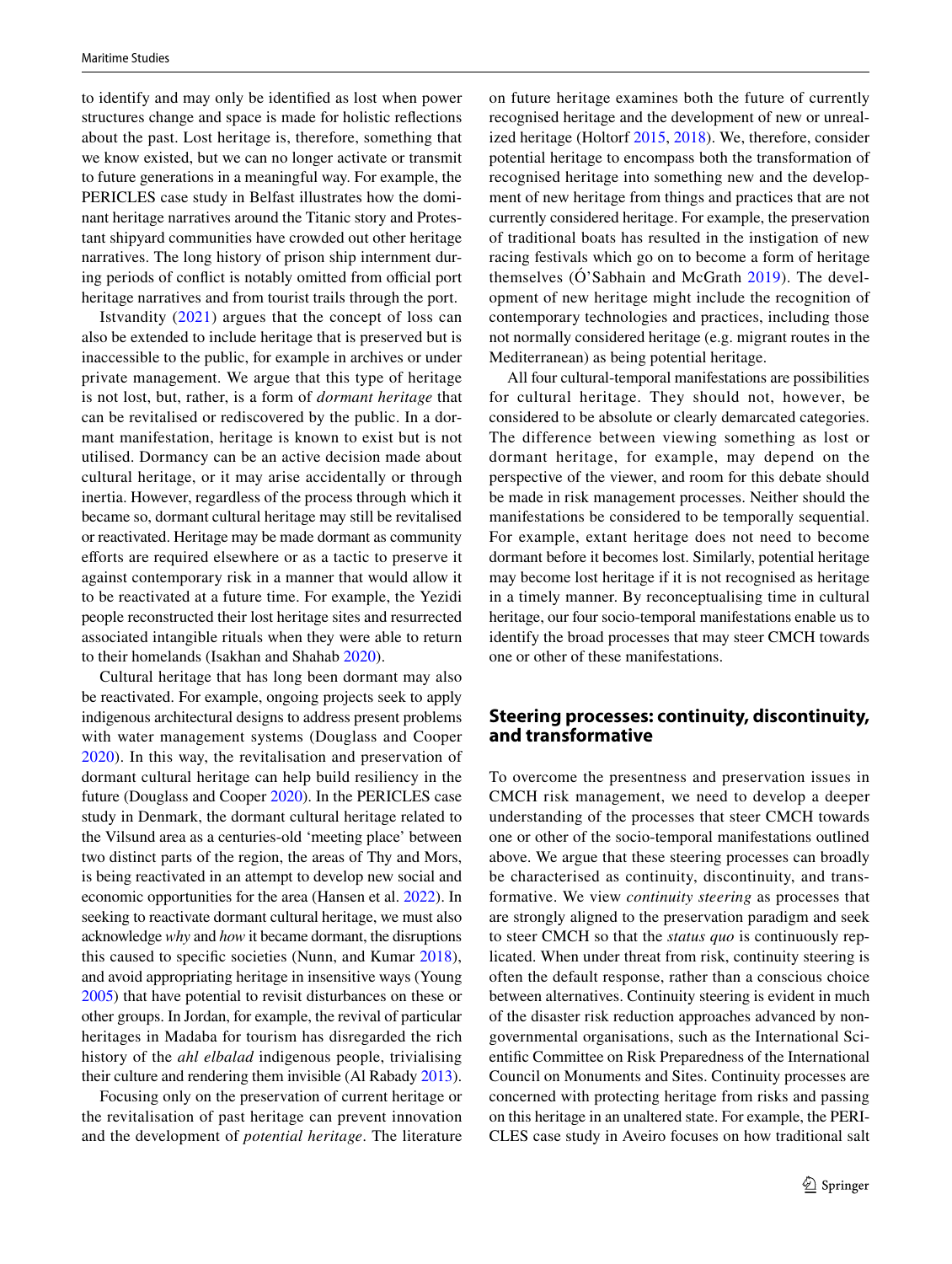production continues through the celebration of artisanal methods over mass production methods. Although traditional salt production remains under threat, continuity steering processes that rarefy it as a superior product, or which celebrate its eco-friendly methods seek to ensure it remains an ongoing practice. We acknowledge that strict 'preservation' may be a legitimate option when CMCH is at risk. However, by reframing these processes as being concerned with continuity, we wish to open up room for discussing what is being continued, the contingent social and political processes that made it so (Mitchell [2003;](#page-9-20) Igreja [2013\)](#page-8-33), their historicity (Lipenga [2019](#page-8-34)), and how these processes may exclude uncomfortable heritage narratives or the heritage of marginalised, silenced, or self-silenced groups (Molina y Vedia [2008\)](#page-9-16).

Conversely, *discontinuity steering* processes focus on conditioning CMCH so that it becomes dormant or lost and centres attention on how we make decisions about what should be lost and how. Like continuity processes, discontinuity processes may serve dual purposes. Discontinuity processes may steer CMCH towards a dormant or lost manifestation when it is no longer useful to its community. These forms of discontinuity processes seek to anticipate or instigate heritage loss in a way that it becomes a form of community resilience. In some situations, particularly concerning tangible heritage, the most appropriate policy may be 'managed ruination' (Howard and Pinder [2003](#page-8-14)). For example, the Delimara Fortress is being steered towards ruination as the cost of restoring and defending it against coastal erosion is prohibitively expensive. Such discontinuity processes can be viewed as a form of resilience as it enables the judicious use of limited resources and the prioritisation of eforts. This form of discontinuity process encourages communities to accept the possibility of heritage loss over time, lessening psychosocial dependencies on past certainties while fostering the kind of creative resourcefulness that benefts adaptation (Holtorf [2018](#page-8-3)). In this sense, Holtorf ([2018\)](#page-8-3) argues that achieving resilience is less about loss aversion and more about recognising that heritage transformations, however drastic they may seem at the time, can eventually be a way for communities to absorb disturbances. On the other hand, discontinuity processes may also seek to destroy or erase the heritage of others or heritage that does not ft with hegemonic narratives. These processes may seek to silence or exclude uncomfortable heritage or heritage that challenges orthodox interpretations of the past.

In the literature, discontinuity processes are sometimes framed as potentially generative in forming new heritage (DeSilvey and Harrison [2020](#page-8-35)). We argue, however, that there is a diference between discontinuity steering and *transformative steering* processes. We view discontinuity processes as ultimately focused on regressive adaptations to heritage so that it, eventually, becomes unusable by a community. Inversely, we view transformative steering processes as focused on the productive adaptation of heritage so that it continues, in a diferent format, to be usable by a community. For example, in the PERICLES case studies in Malta and Denmark, heritage narratives were being transformed to revitalise communities. In Malta, this transformation was realised through the use of digital storytelling to map and record local heritage and to produce new tourism heritage products. In Denmark, dormant heritage is being included in discussions about the potential future of the Vilsund and how this heritage can be transformed to reimagine the area as a recreation area. Within transformative steering approaches, cultural heritage, whether tangible or intangible, is viewed as being sustainable only to the degree that it can adapt to stresses and continue to develop rather than remain static (Holtorf [2018](#page-8-3)). Through transformative steering, the dormant heritage of ancient adaptive approaches to living in and with intertidal areas can be reawakened and used to transform coastal management. For example, traditional Dutch ways of managing cultural wet landscapes have provided more biodiversity than purely natural landscapes. Although many of these traditional practices were dormant, they have been revitalised through transformative processes to adapt to climate change and to provide broader ecosystem services (Drenthen [2009](#page-8-36)).

Each of these steering processes also entails its own set of risks. For example, the notion of heritage transformation should not be accepted as a panacea for the presentness problem in CMCH or as an easy fix for the structural issues that give rise to this problem. As Apaydin ([2020\)](#page-7-0) points out, there are equally pressing ethical issues to ask about transformative processes, particularly around decision-making regarding loss and the ethics involved in transforming heritage that could be potentially destructive to less powerful communities. Likewise, Conolly and Lane  $(2018)$  $(2018)$  question who should decide what conservation efforts are applied where, when, and by whom, to enable more dynamic heritage management processes that account for loss and transformation. While some cases of transformative CMCH may easily fnd social acceptance, more radical transformations, such as coastal realignment, will only be efective where legitimacy is more carefully built amongst multiple social groups. The success of these transformative approaches, therefore, depends on effective forms of participatory and deliberative governance where power structures that reinforce the *status quo* may be challenged (Everard et al. [2016](#page-8-38)). Furthermore, while it is generally accepted that heritage conservation is conducted for the future or future generations (DeSilvey and Harrison [2020](#page-8-35); Morgan and Macdonald [2020\)](#page-9-21), it is assumed that future generations will value what is currently valued and this is highly uncertain (Morgan and Macdonald [2020](#page-9-21)).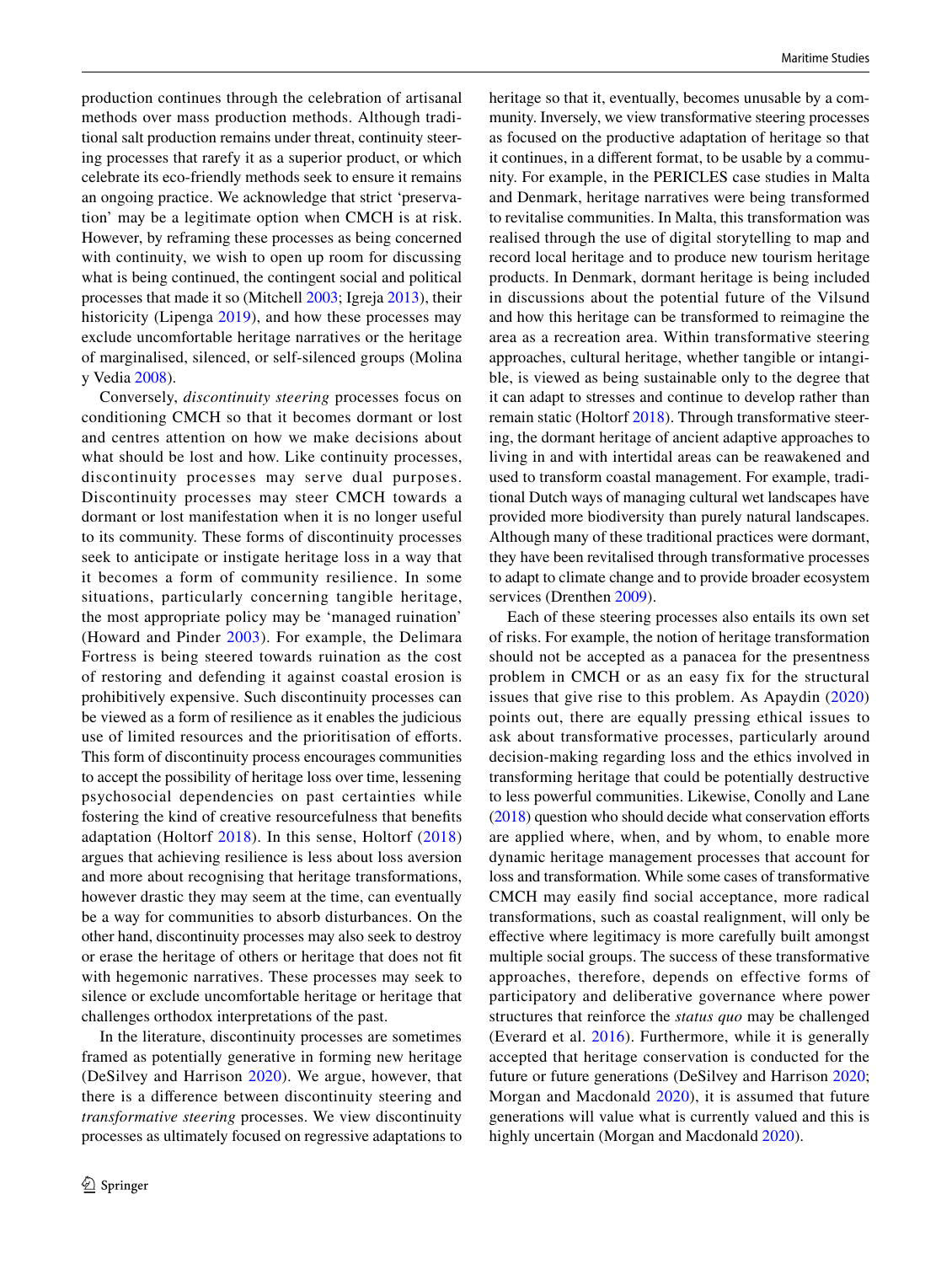<span id="page-6-0"></span>**Fig. 1** Conceptual framework for assessing cultural-temporal manifestations of CMCH and steering processes



Transformative approaches to resilience will entail other risks, which need to be acknowledged in the development of new management paradigms. For example, intangible cultural heritage is a form of embodied practice and its long-term sustainability requires sustained and repeated enactment of that practice, which will not be achieved through documentary preservation alone (Bonn et al. [2016](#page-8-39)). It is also essential to recognise that social choice may well favour continuity steering processes, and that in some cases, it is appropriate to protect the *status quo*.

## **Discussion**

Those seeking to move cultural heritage management out of its presentness trap are highly critical of the current 'threats-based approach', arguing that heritage practitioners can be blinded from considering new futures and diferent interpretations of heritage and resilience (Perry [2019](#page-9-13)). Rather than heritage-making processes narrowly focusing on preserving heritage as it is conceived of in the present,

there needs to be a broader consideration of the temporality of cultural heritage and how management processes deal with loss and transformation (Fredengren [2018\)](#page-8-22). This requirement for a revision of heritage policy and practice is presented as an opportunity to consider more creative ways of caring for cultural heritage (Fredheim [2019\)](#page-8-23) and for communities to develop new heritages for future generations (Apaydin [2020](#page-7-0)). Realising these opportunities requires the reconceptualisation of risk management to move beyond the preservationist paradigm and overcome the presentness trap of cultural heritage management. We argue that one way of overcoming the presentness trap is to rethink the temporality of cultural heritage.

We do this through the development of four culturaltemporal manifestations of CMCH and connecting them to three broad steering processes (see Fig. [1](#page-6-0)). Our four culturaltemporal manifestations of CMCH (extinct, lost, extant, and potential) seek to broaden our understanding of the heritage beyond a preserved/not preserved dichotomy. These manifestations enable us to think about heritage beyond the preservationist and presentness trap. Developing these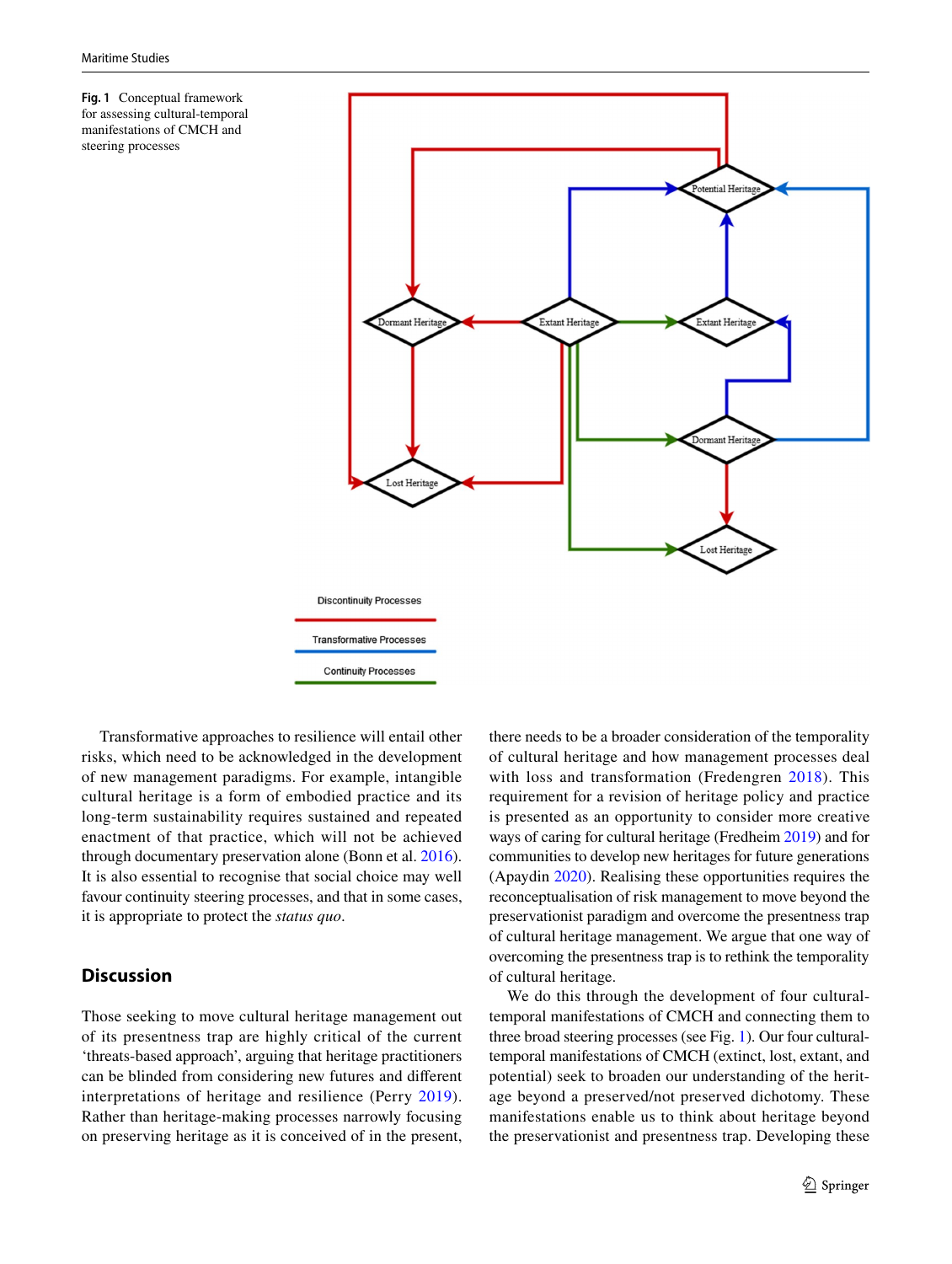manifestations seeks to stimulate thinking about how we view the past and the future in heritage management and opens up space for thinking about loss, dormancy, and transformation as resiliency strategies. The socio-political processes that make CMCH more or less resilient are also more nuanced than this preserved/not preserved dichotomy. By reframing these mechanisms as being broadly consisting of *continuity*, *discontinuity*, and *transformative* processes, we can develop a better understanding of what heritages are being made resilient and how heritages are being erased, whether this is deliberate or not, what heritages might be useful in the future in a diferent format, and how this to best realised. The purpose of our spectrum of steering processes is to provide a framing through which we can better understand the choices actors make about CMCH management and broaden the discussion beyond the preserved/not preserved dichotomy. By understanding the relationship between steering mechanisms and socio-temporal CMCH manifestations, we can better unpack risk management strategies, support communities achieve variegated forms of resilience, challenge the preservation of exclusionary cultural heritage, and resist the erasure of marginalised communities.

Connecting the steering mechanisms with our sociotemporal manifestations of CMCH opens up research to a broader range of questions centred on ethical and democratic considerations of CMCH management. For example, by connecting continuity processes with lost heritage, we can see that these processes are not just concerned with the reproduction of extant heritage, but also reproduce dormant and lost heritages. Similarly, by recognising discontinuity processes and how they seek to actively steer extant heritage towards dormant or lost manifestations, we can better identify exclusionary and insidious forms of power with heritage management.

# **Conclusions**

Moving CMCH risk management processes beyond strict preservation provides opportunities to install processes that are managed from the bottom-up and (Apaydin [2020](#page-7-0)) to approach ethical debates surrounding heritage transformation inclusively and democratically. Our reconceptualisation of CMCH management, therefore, provides a useful conceptual framing to go beyond the preservationist paradigm and raises a range of questions for CMCH practitioners and researchers. The validity and usefulness of the PERI-CLES approach will only be illustrated through broader application. For CMCH practitioners, our reconceptualisation of CMCH management asks them to consider the multiple manifestations of CMCH, the processes that steer them towards these, and to broaden their selection of risk

management strategies beyond the preservationist approach. For CMCH researchers, our conceptual framework asks what is the socio-temporal manifestation of CMCH and how has it come about? What are the steering processes that are acting on this CMCH? Which socio-temporal manifestations are they seeking to direct it towards? And, how are the ethical and democratic considerations of this steering being considered? By thinking of CMCH management approaches as falling within these broad steering categories *and* by understanding the various socio-temporal manifestations that CMCH may be steered towards, we can begin to unpack some of these and go beyond merely critiquing the preservationist paradigm.

**Funding** This work was completed in connection to the EU Horizon2020 Research and Innovation project, Preserving and Sustainably Governance Cultural Heritage and Landscapes in European Coastal and Maritime Regions (PERICLES), grant no. 770504.

#### **Declarations**

**Conflict of interest** The authors declare no competing interests.

**Open Access** This article is licensed under a Creative Commons Attribution 4.0 International License, which permits use, sharing, adaptation, distribution and reproduction in any medium or format, as long as you give appropriate credit to the original author(s) and the source, provide a link to the Creative Commons licence, and indicate if changes were made. The images or other third party material in this article are included in the article's Creative Commons licence, unless indicated otherwise in a credit line to the material. If material is not included in the article's Creative Commons licence and your intended use is not permitted by statutory regulation or exceeds the permitted use, you will need to obtain permission directly from the copyright holder. To view a copy of this licence, visit [http://creativecommons.org/licenses/by/4.0/.](http://creativecommons.org/licenses/by/4.0/)

## **References**

- <span id="page-7-1"></span>Andrade, M.J., and J.P. Costa. 2020. Touristifcation of European portcities: Impacts on local populations and cultural heritage. In *European Port Cities in Transition*, ed. Angela Carpenter and Rodrigo Lozano, 187–204. Cham: Springer.
- <span id="page-7-3"></span>Agius, D.A., J.P. Cooper, C. Zazzaro, and J.J. van Rensburg. 2010. The dhow's last redoubt? Vestiges of wooden boatbuilding traditions in Yemen. *Proceedings of the Seminar for Arabian Studies* 40: 71–84.
- <span id="page-7-0"></span>Apaydin, V. 2020. Why cultural memory and heritage? In *Critical Perspectives on Cultural Memory and Heritage. Construction, Transformation and Destruction*, ed. V. Apaydin. London: UCL Press.
- <span id="page-7-4"></span>Al Rabady, R. 2013. Creative cities through local heritage revival: a perspective from Jordan/Madaba. *International Journal of Heritage Studies* 19 (3): 288–303.
- <span id="page-7-2"></span>Atlas, W.I., N.C. Ban, J.W. Moore, A.M. Tuohy, S. Greening, A.J. Reid, N. Morven, E. White, W.G. Housty, J.A. Housty, and L. Greba. 2019. Indigenous systems of management for culturally and ecologically resilient Pacifc salmon (Oncorhynchus spp.) Fisheries. *BioScience*. [https://doi.org/10.1093/biosci/biaa144.](https://doi.org/10.1093/biosci/biaa144)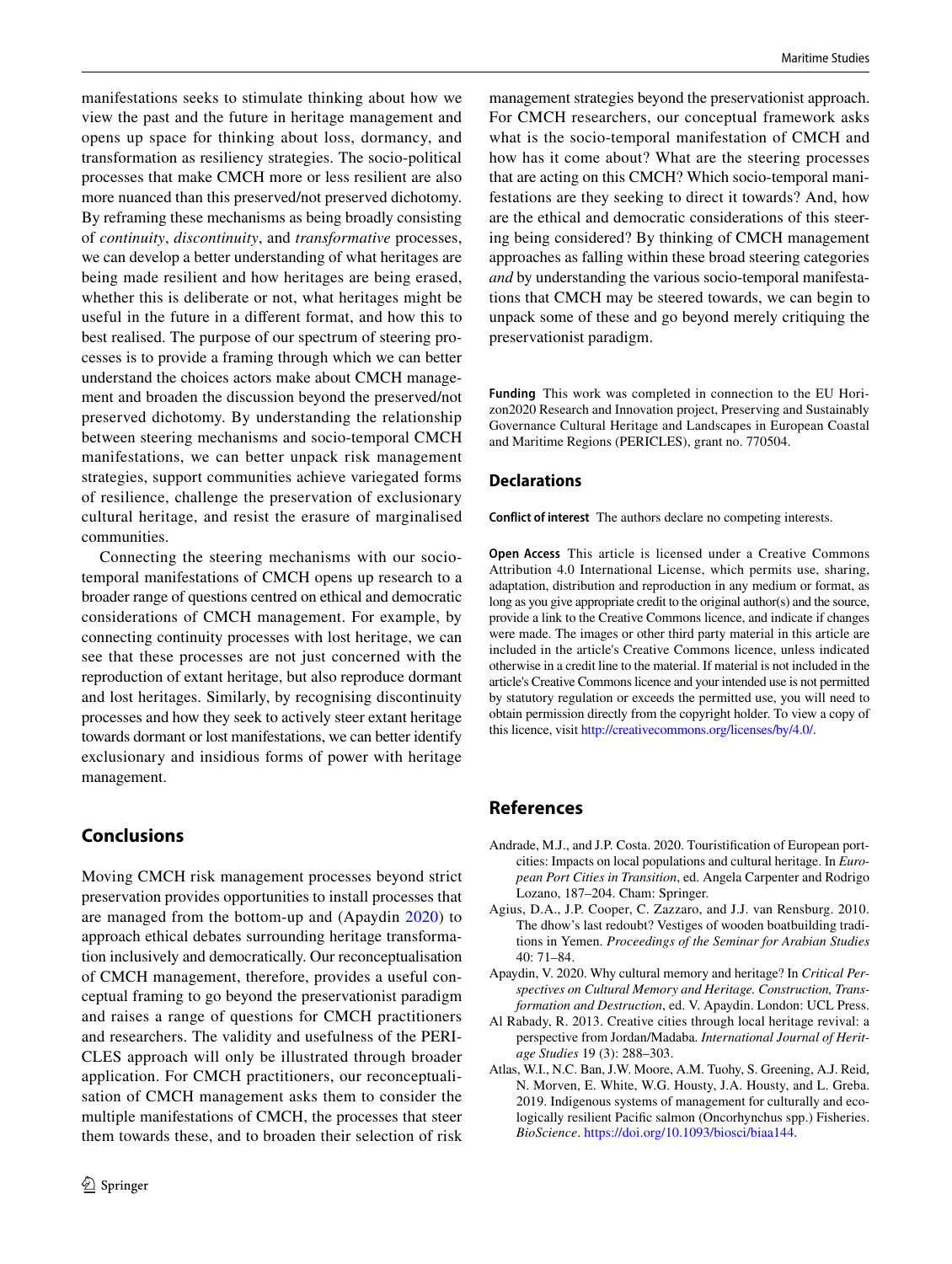- <span id="page-8-19"></span>Ayaydın, E., and S. Akgönül. 2020. Finnish Sámi: Is tourism a preservation of indigenous culture? In *Arctic Marine Sustainability*, ed. E. Pongrácz, V. Pavlov, and N. Hänninen, 391–409. Cham: Springer.
- <span id="page-8-17"></span>Aznar, M.J. 2018. In situ preservation of underwater cultural heritage as an international legal principle. *Journal of Maritime Archaeology* 13 (1): 67–81.
- <span id="page-8-39"></span>Bonn, M., L. Kendall, and J. McDonough. 2016. Preserving intangible heritage: Defning a research agenda. *Proceedings of the Association for Information Science and Technology* 53 (1): 1–5.
- <span id="page-8-13"></span>Brennan, R.E. 2018. The conservation "myths" we live by: Reimagining human–nature relationships within the Scottish marine policy context. *Area* 50 (2): 159–168.
- <span id="page-8-9"></span>Callegari, F., and A. Vallega. 2002. Coastal cultural heritage: A management tool. *Journal of Cultural Heritage* 3 (3): 227–236.
- <span id="page-8-37"></span>Conolly, J., and P.J. Lane. 2018. Vulnerability, risk, resilience: an introduction. *World Archaeology* 50 (4): 547–553.
- <span id="page-8-10"></span>Daire, Marie Yvane, Elias Lopez-Romero, Jean Noël Proust, Hervé Regnauld, Soazig Pian, and Benheng Shi. 2012. Coastal changes and cultural heritage (1): Assessment of the vulnerability of the coastal heritage in Western France (Later). *Journal of Island and Coastal Archaeology* 7 (2): 168–182. [https://doi.org/10.1080/](https://doi.org/10.1080/15564894.2011.652340) [15564894.2011.652340.](https://doi.org/10.1080/15564894.2011.652340)
- <span id="page-8-16"></span>Dawson, T., J. Hambly, A. Kelley, W. Lees, and S. Miller. 2020. Coastal heritage, global climate change, public engagement, and citizen science. *Proceedings of the National Academy of Sciences* 117 (15): 8280–8286.
- <span id="page-8-25"></span>De Madariaga, C.J., and J.J.G. del Hoyo. 2019. Enhancing of the cultural fshing heritage and the development of tourism: A case study in Isla Cristina (Spain). *Ocean and Coastal Management* 168: 1–11.
- <span id="page-8-35"></span>DeSilvey, C., and R. Harrison. 2020. Anticipating loss: rethinkingendangerment in heritage futures. *International Journal of Heritage Studies* 26 (1): 1–7.
- <span id="page-8-8"></span>Douglass, K., and J. Cooper. 2020. Archaeology, environmental justice, and climate change on islands of the Caribbean and southwestern Indian Ocean. *Proceedings of the National Academy of Sciences* 117 (15): 8254–8262.
- <span id="page-8-36"></span>Drenthen, M. 2009. Ecological restoration and place attachment: emplacing non-places? *Environmental Values* 18 (3): 285–312.
- <span id="page-8-38"></span>Everard, M., M.S. Reed, and J.O. Kenter. 2016. The ripple efect: Institutionalising pro-environmental values to shift societal norms and behaviours. *Ecosystem services* 21: 230–240.
- <span id="page-8-11"></span>Fatorić, Sandra, and Erin Seekamp. 2017. Are cultural heritage and resources threatened by climate change? A systematic literature review. *Climatic Change* 142 (1–2): 227–254. [https://doi.org/10.](https://doi.org/10.1007/s10584-017-1929-9) [1007/s10584-017-1929-9](https://doi.org/10.1007/s10584-017-1929-9).
- <span id="page-8-27"></span>Fortenberry, B.R. 2021. Heritage justice, conservation, and tourism in the greater Caribbean. *Journal of Sustainable Tourism* 29 (2–3): 253–276.
- <span id="page-8-22"></span>Fredengren, C. 2018. Re-wilding the environmental humanities: A deep time comment. *Current Swedish Archaeology* 26 (1): 50–60.
- <span id="page-8-23"></span>Fredheim, L. H. 2019. Sustaining public agency in caring for heritage: critical perspectives on participation through co-design (Doctoral dissertation, University of York).
- <span id="page-8-0"></span>Galili, Ehud, and B. Rosen. 2010. Preserving the maritime cultural heritage of the Mediterranean, a cradle of cultures, religions and civilizations-the holy land perspective. *Journal of Coastal Conservation*.<https://doi.org/10.1007/s11852-010-0107-2>.
- <span id="page-8-21"></span>Guo, T., L.J. Ji, R. Spina, and Z. Zhang. 2012. Culture, temporal focus, and values of the past and the future. *Personality and Social Psychology Bulletin* 38 (8): 1030–1040.
- <span id="page-8-18"></span>Hafstein, V.T. 2018. Intangible heritage as a festival; or, folklorization Revisited. *Journal of American Folklore* 131 (520): 127–149.
- <span id="page-8-32"></span>Hansen, C.J., E. Azzopardi, I. Béguier, L. Ferguson, W. Flannery, and K. Frangoudes. 2022. Building planning spaces for the integration

of coastal and maritime cultural heritage in local and regional spatial development. *Maritime Studies*. [https://doi.org/10.1007/](https://doi.org/10.1007/s40152-022-00264-3) [s40152-022-00264-3](https://doi.org/10.1007/s40152-022-00264-3).

- <span id="page-8-29"></span>Harrison, R. 2013. Forgetting to remember, remembering to forget: late modern heritage practices, sustainability and the 'crisis' of accumulation of the past. *International Journal of Heritage Studies* 19 (6): 579–595.
- <span id="page-8-5"></span>Harvey, D.C. 2001. Heritage pasts and heritage presents: Temporality, meaning and the scope of heritage studies. *International Journal of Heritage Studies* 7 (4): 319–338.
- <span id="page-8-28"></span>Hino, M., C.B. Field, and K.J. Mach. 2017. Managed retreat as a response to natural hazard risk. *Nature Climate Change* 7 (5): 364–370.
- <span id="page-8-7"></span>Holtorf, C. 2015. Averting loss aversion in cultural heritage. *International Journal of Heritage Studies* 21 (4): 405–421.
- <span id="page-8-3"></span>Holtorf, C. 2018. Embracing change: how cultural resilience is increased through cultural heritage. *World Archaeology* 50 (4): 639–650. [https://doi.org/10.1080/00438243.2018.1510340.](https://doi.org/10.1080/00438243.2018.1510340)
- <span id="page-8-14"></span>Howard, P., and D. Pinder. 2003. Cultural heritage and sustainability in the coastal zone: Experiences in South West England. *Journal of Cultural Heritage* 4: 57–68.
- <span id="page-8-33"></span>Igreja, V. 2013. Politics of memory, decentralisation and recentralisation in Mozambique. *Journal of Southern African Studies* 39 (2): 313–335.
- <span id="page-8-31"></span>Isakhan, B., and S. Shahab. 2020. The Islamic State's destruction of Yezidi heritage: Responses, resilience and reconstruction after genocide. *Journal of Social Archaeology* 20 (1): 3–25.
- <span id="page-8-30"></span>Istvandity, L. 2021. How does music heritage get lost? Examining cultural heritage loss in community and authorised music archives. *International Journal of Heritage Studies* 27 (4): 331–343.
- <span id="page-8-4"></span>Jigyasu, R. 2013. Long-term cultural impacts of disaster decisionmaking: The Case of Post Earthquake Reconstruction in Marathwada, India. *ArchNet-IJAR: International Journal of Architectural Research* 7 (3): 14.
- <span id="page-8-20"></span>Kirshenblatt-Gimblett, B. 2014. Intangible heritage as metacultural production. *Museum International* 66 (1–4): 163–174.
- <span id="page-8-12"></span>Köpsel, Vera, and Cormac Walsh. 2018. 'Coastal landscapes for whom? Adaptation challenges and landscape management in Cornwall.' *Marine Policy*. [https://doi.org/10.1016/j.marpol.2018.05.029.](https://doi.org/10.1016/j.marpol.2018.05.029)
- <span id="page-8-2"></span>Kurin, R. 2004. Safeguarding intangible cultural heritage in the 2003 UNESCO Convention: A critical appraisal. *Museum International* 56 (1–2): 66–77.
- <span id="page-8-24"></span>Levin, P.S., S.A. Gray, C. Möllmann, and A.C. Stier. 2021. Perception and confict in conservation: The Rashomon efect. *BioScience* 71 (1): 64–72.
- <span id="page-8-34"></span>Lipenga, K.J. 2019. Tales of political monuments in Malawi: Restorying national history. *Eastern African Literary and Cultural Studies* 5 (2): 109–127.
- <span id="page-8-26"></span>Lukman, A. 2020. Community-based management of the USAT Liberty, Bali, Indonesia: Pathways to sustainable cultural heritage tourism. *Journal of Cultural Heritage Management and Sustainable Development*.
- <span id="page-8-6"></span>Marschall, S. 2006. Commemorating 'struggle heroes': Constructing a genealogy for the new South Africa. *International Journal of Heritage Studies* 12 (2): 176–193.
- <span id="page-8-15"></span>Maldonado, Julie K., Christine Shearer, Robin Bronen, Kristina Peterson, Heather Lazrus, Rajul E.. Pandya, Benedict J. Colombi, J.K. Maldonado, et al. 2013. The impact of climate change on tribal communities in the US: displacement, relocation, and human rights. *Climatic Change* 120: 601–614. [https://doi.org/10.1007/](https://doi.org/10.1007/s10584-013-0746-z) [s10584-013-0746-z](https://doi.org/10.1007/s10584-013-0746-z).
- <span id="page-8-1"></span>Martindale, Tim. 2014. Heritage, skills and livelihood: reconstruction and regeneration in a Cornish fshing port. In *Social Issues in Sustainable Fisheries Management*, edited by Julie Urquhart, Tim G. Acott, David Symes, and Minghua Zhao, 9:279–99. New York: Springer. <https://doi.org/10.1007/978-94-007-7911-2>.